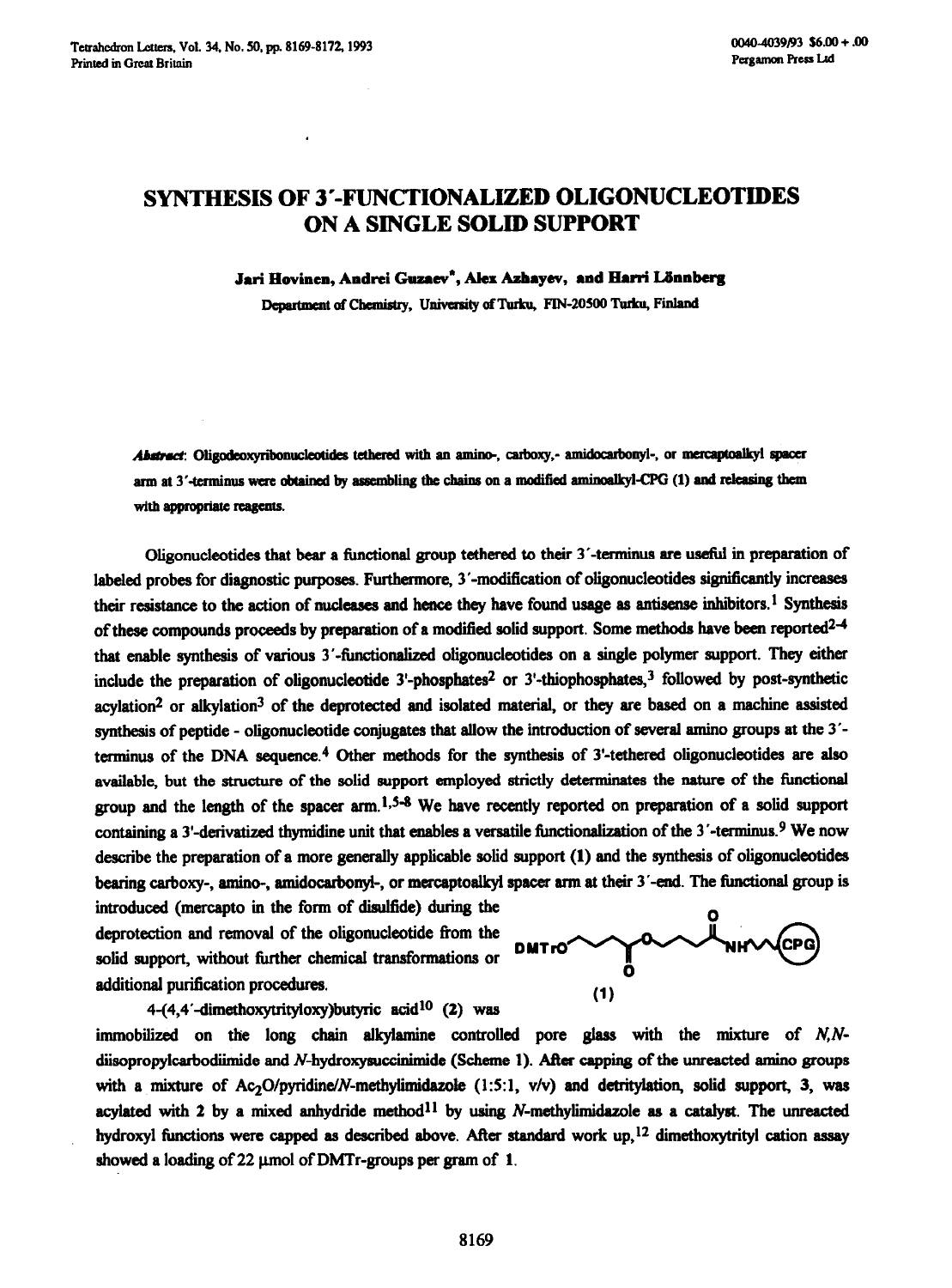

Scheme 1. DMTr = 4,4'-dimethoxytrityl; TPS = 2,4,6-triisopropylbenzenesulfonyl-; MeIm = Nmethylimidazole.

The sequences d(GCCGTGGAGTCGTT) bearing various 3'-functionalities were synthesized on the solid support 1 (Scheme 2). The oligonucleotides were assembled on an Applied Biosystems 392 DNA Synthesizer (0.2 μmol of 1) by using phosphoramidite chemistry and the recommended protocols (DMTr-Off synthesis). No differences in coupling efficiency were detected between 1 and the commercial nucleoside derivatized columns.



Scheme 2. DTT - 1,4-dithio-D,L-threitol; Py<sub>2</sub>S<sub>2</sub> - 2,2'-dipyridyl disulfide; i: for the deprotection conditions see Table 1.

Table 1. Deprotection procedures to obtain the 3'-modified oligonucleotides (4-10).

| Product | Deprotection procedure                                                                                           |  |  |  |  |  |  |
|---------|------------------------------------------------------------------------------------------------------------------|--|--|--|--|--|--|
| -4      | aq. NH <sub>3</sub> 5 h at 55 <sup>o</sup> C                                                                     |  |  |  |  |  |  |
| -5      | (i) 0.1 M aq. NaOH for 4 h. (ii). aq. NH <sub>3</sub> , 5 h at 55 °C                                             |  |  |  |  |  |  |
| -6      | (i) hydrazine acetate <sup>a</sup> (ii) 1,2-diaminoethane in iPrOH (1/1, v/v), 8 h at r.t.                       |  |  |  |  |  |  |
| 7       | (i) hydrazine acetate <sup>8</sup> (ii) 1,3-diaminopropane in <i>iPrOH</i> ( $1/1$ , v/v), 8 h at r.t.           |  |  |  |  |  |  |
| 8       | (i) hydrazine acetate <sup>8</sup> (ii) 1,4-diaminobutane in <i>iPrOH</i> ( $1/1$ , $v/v$ ), 30 h at r.t.        |  |  |  |  |  |  |
| 9       | (i) hydrazine acetate <sup>8</sup> (ii) cystamine in pyridine ( $1/1$ , $v/v$ ), for 3 days at 55 <sup>o</sup> C |  |  |  |  |  |  |
| 10      | 9 overnight in sq. 1,4-dithio-D,L-threitol                                                                       |  |  |  |  |  |  |

a. 0.5 M hydrazine hydrate in pyridine : acetic acid  $(4.1, v/v)$ , 24 - 30 h at room temperature.<sup>13</sup>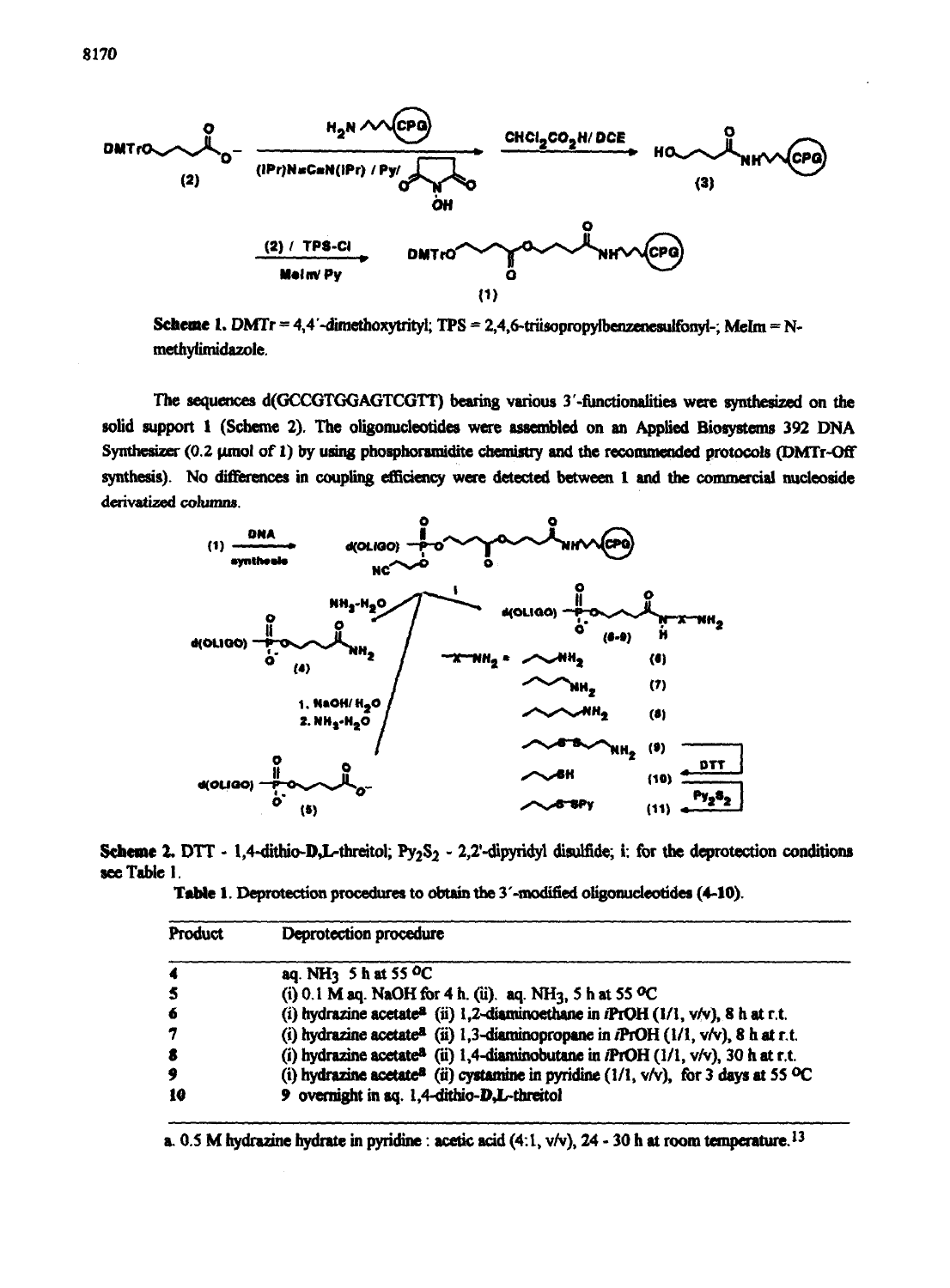After **the chain assembly** was completed, **the** solid supports were treated with appropriate reagents, as described in Table 1. To get the 3'-aminoalkylated oligonucleotides (6-9) it is essential to deprotect cytosine (and adenine) residues with hydrazinium acetate before treatment with appropriate  $\alpha$ , $\omega$ -diaminoalkane or cystamine, because N<sup>4</sup>-benzoyl protection of cytidine considerably eahances the rate of transamination.<sup>13</sup> The oligonucleotides prepared were isolated by an ion exchange  $HPLC<sub>1</sub><sup>14</sup>$  purified on a RP column,<sup>15</sup> and desalted by gel filtration.<sup>16</sup> HPLC retention times are given in Table 2. Chromatographical profiles of 4, 5, 7, 9 and 10 are shown in Fig. 1 as illustrative examples.

Liberation of the 3'-mercaptoalkyl group to give 10 was achieved by reducing 9 with 1,4-dithio-D,Lthreitol. The presence of the mercapto function was additionally verified by allowing 10 to react with 2,2'dipyridyl disulphide to give quantitatively **11.** 



The oligonucleotides prepared were initially digested by phosphodiesterase II and then by alkaline phosphatase.17 The product distribution was analyzed by RP HPLC.18 Along with the nucleosides expected, the enzymatic digestions gave in each case an additional product, which coeluted with authentic samples of appropriately derivatized thymidine-3'-(3-carboxypropyl)phosphates, synthesized via an independent route.

**Table 2. HPLC** retention times of 4-l **1** relative to d(GCCGTGGAGTCGTT).

|                            | Relative retention time (min) |  |                                                  |              |              |        |  |                      |  |  |
|----------------------------|-------------------------------|--|--------------------------------------------------|--------------|--------------|--------|--|----------------------|--|--|
|                            | natural <sup>a</sup>          |  | $\sim$                                           |              | 6 7          | 89     |  | 10                   |  |  |
| Ion exchange <sup>14</sup> | 24.5                          |  | $+0.8$ $+2.5$ $-0.9$ $-1.1$ $-1.2$ $-1.2$ $+0.6$ |              |              |        |  |                      |  |  |
| Rev. phase <sup>15</sup>   | 16.4                          |  | $-0.1 -0.4$                                      | $\mathbf{0}$ | $\mathbf{0}$ | $-0.1$ |  | $+0.5$ $+0.5$ $+3.9$ |  |  |

Absolute retention time (min).

Acknowledgements. Financial support from the Research Council for Natural Sciences, the Academy of Finland, is gratefully acknowledged.